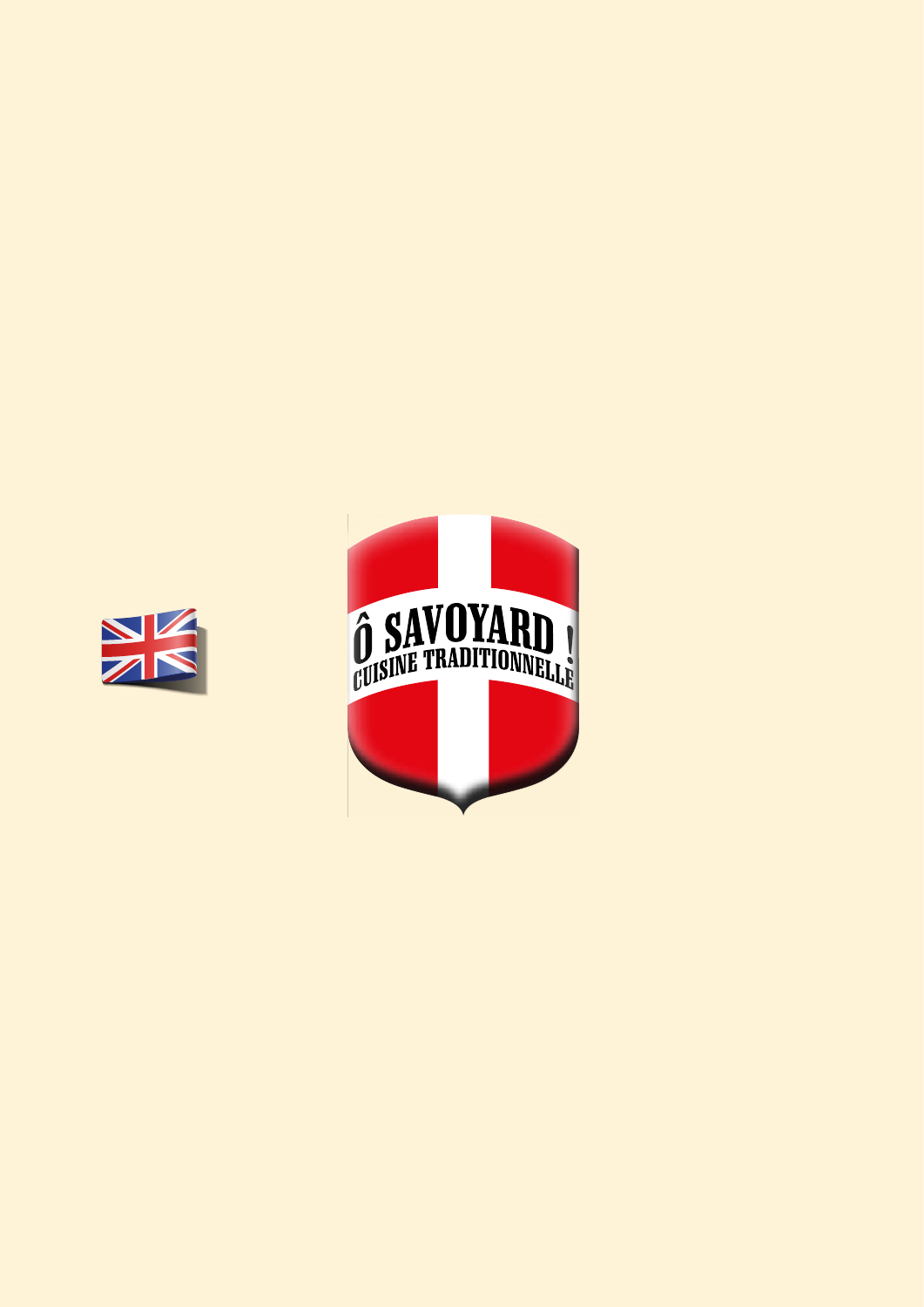# À PARTAGER

| Selection of seasonal Savoie cured meats, reblochon cheese, tomme de Saint-Ours cheese |  |
|----------------------------------------------------------------------------------------|--|
| Selection of seasonal Savoie cured meats                                               |  |
| The traditional recipe. AOP abondance cheese, Savoie white wine and Madeira wine       |  |

# STARTER · ENTRÉES

| Hand-crafter terrine with toasted rustic bread and condiments |  |
|---------------------------------------------------------------|--|
| Snails seasoned with garlic                                   |  |
| Traditional deli meats                                        |  |
| Charolais dry beef deli meat                                  |  |
| Fried smelts served with tartare sauce                        |  |

### SALADS · SALADES

| Mixed salad, ham, Saint Ours cheese, potatoes, tomatoes, crouton                                                              |  |
|-------------------------------------------------------------------------------------------------------------------------------|--|
|                                                                                                                               |  |
| Mixed salad leaves with warm goat's cheese from La Closette farm in Thônes, bacon,<br>cherry tomatoes, crunchy almonds, honey |  |
|                                                                                                                               |  |
| Crispy French chicken with cherry tomatoes, sweetcorn, hard boiled egg,                                                       |  |
| button mushrooms, mixed salad leaves                                                                                          |  |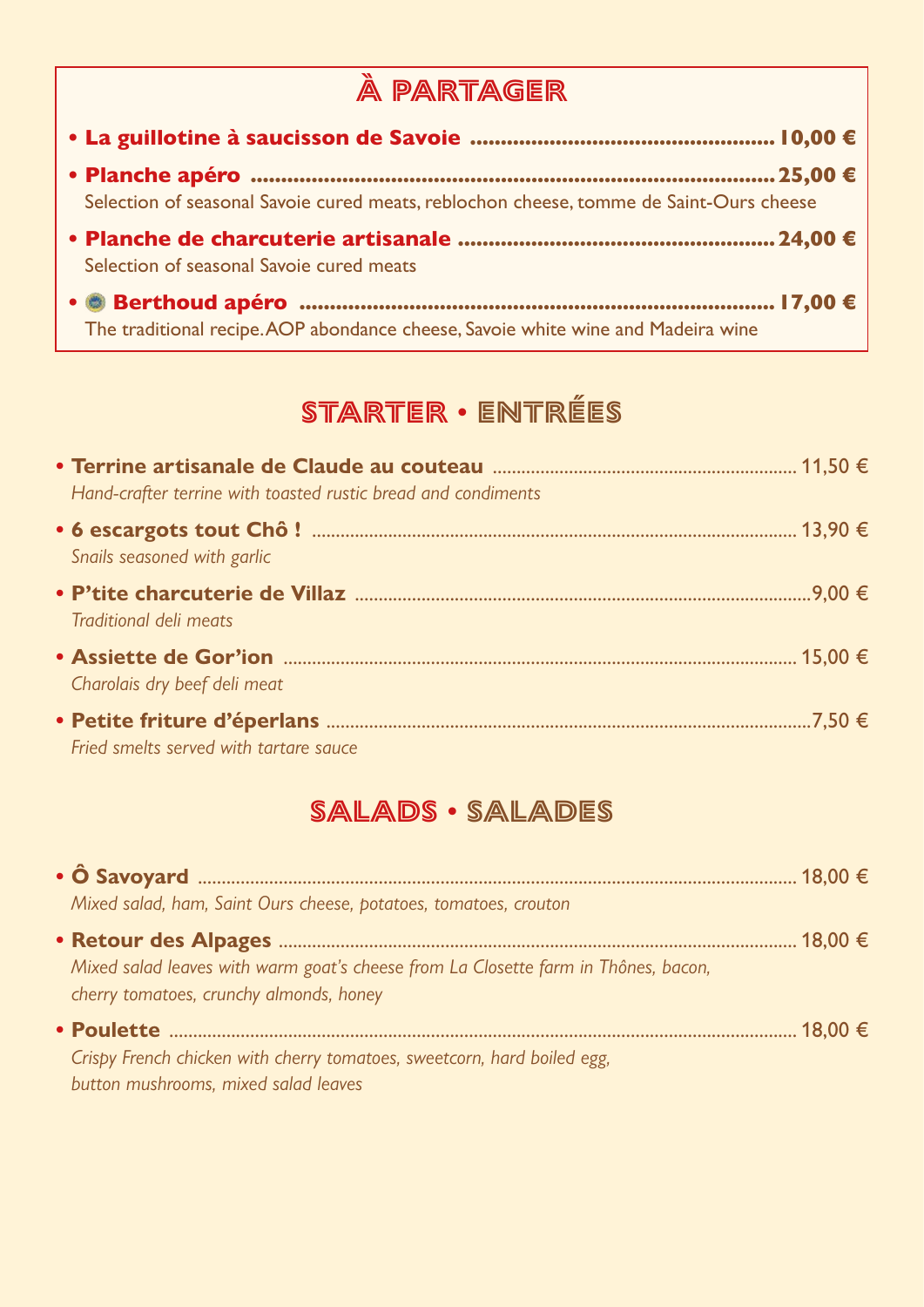# FRESH FISH • POISSONS FRAIS

| Fresh fillet of perch, served in the pan with fresh cut fries and salad |  |
|-------------------------------------------------------------------------|--|
|                                                                         |  |
| Grilled fresh Charfish, seasonal vegetables, served with sauce vierge   |  |

### PLATTERS. PLANCHES

| Tartiflette with AOP reblochon cheese, artisanal diot sausage, pork caïon fricassee, Savoie polenta |  |
|-----------------------------------------------------------------------------------------------------|--|
| Selection of seasonal Savoie cured meats                                                            |  |
| Duet of ham Maison Baud. Reblochon cheese. Saint-Ours cheese, mixed salad leaves                    |  |

### MEAT . VIANDES

| Traditional artisanal Savoyard sausages made by Maxence Baud,<br>served in a wine sauce, onions, creamy polenta                |  |
|--------------------------------------------------------------------------------------------------------------------------------|--|
|                                                                                                                                |  |
| Pork stew in red wine sauce, mushrooms, shallots, bacon, creamy polenta                                                        |  |
| Veal escalope, artisanal ham and creamy mushrooms, topped with gratinated<br>Farmhouse reblochon AOP. Served with French fries |  |
| Hangersteak béarnaise sauce. Served with French fries and salad                                                                |  |
| Tartare of raw beef meat, Saint Ours cheese, prepared and seasoned in kitchen<br>French fries, salad                           |  |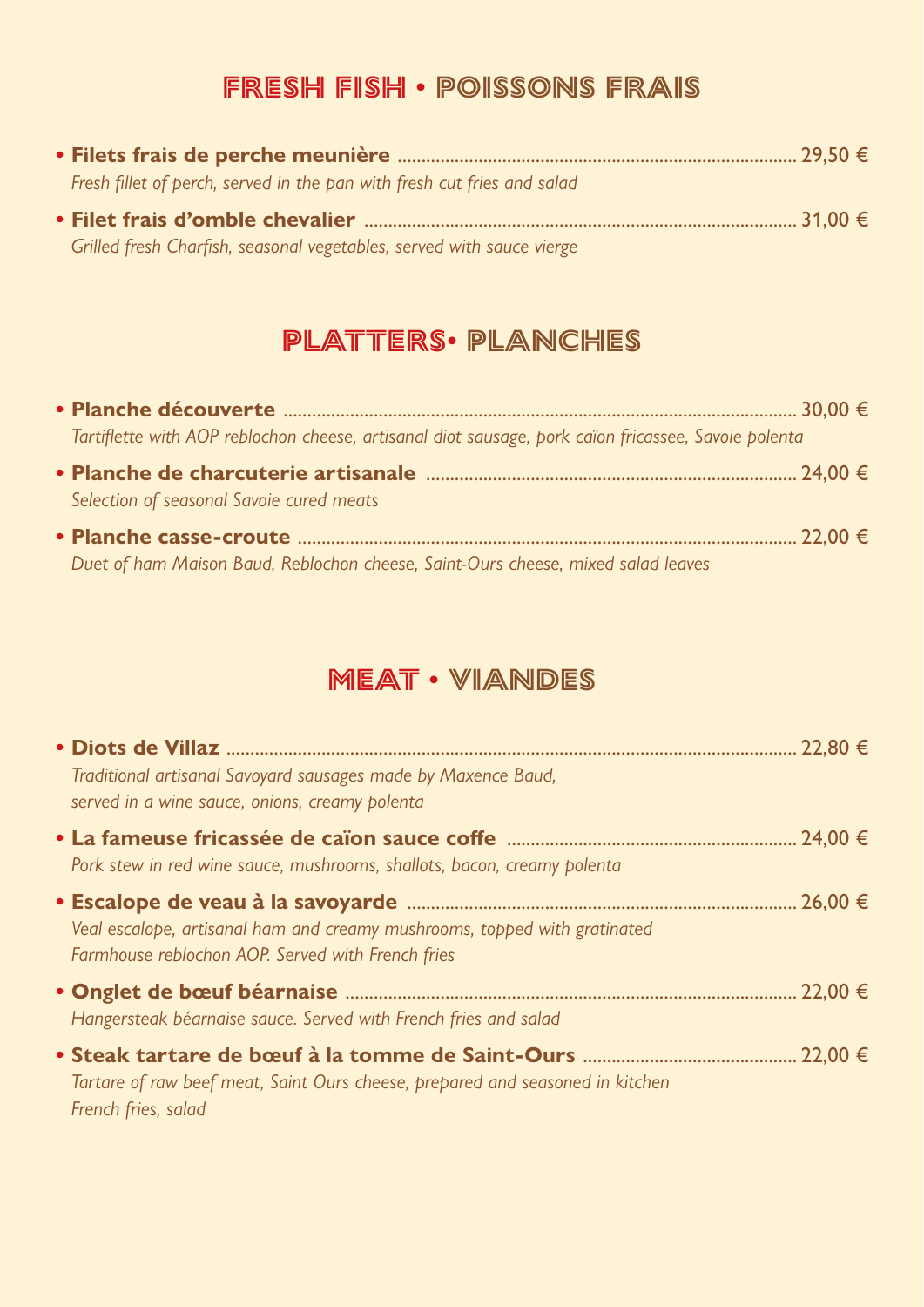# SPECIALITIES FROM THE REGION SPÉCIALITÉS SAVOYARDES

| Traditional speciality. Farmhouse Abondance AOP cheese, Savoie white wine, Madeira wine,<br>baked potatoes. Salad                      |  |
|----------------------------------------------------------------------------------------------------------------------------------------|--|
| Ô Savoyard special tartiflette, roasted potatoes, onions, artisanal bacon,<br>gratinated with Tamié cheese from the Abbey, mixed salad |  |
| Artisanal warm melted cheese ( $\approx$ 300 gr), served in a box, salad and potatoes                                                  |  |
| Selection of AOP un pasteurised cheeses                                                                                                |  |
| Swiss fondue: Gruyère suisse cheese and Vacherin de Fribourg cheese                                                                    |  |
| Artisanal bread, Savoie white wine, bacon, Savoie cheede, egg, salad                                                                   |  |

#### Pour accompagner les spécialités L'assiette de charcuterie 9,00 €

Traditional deli meats

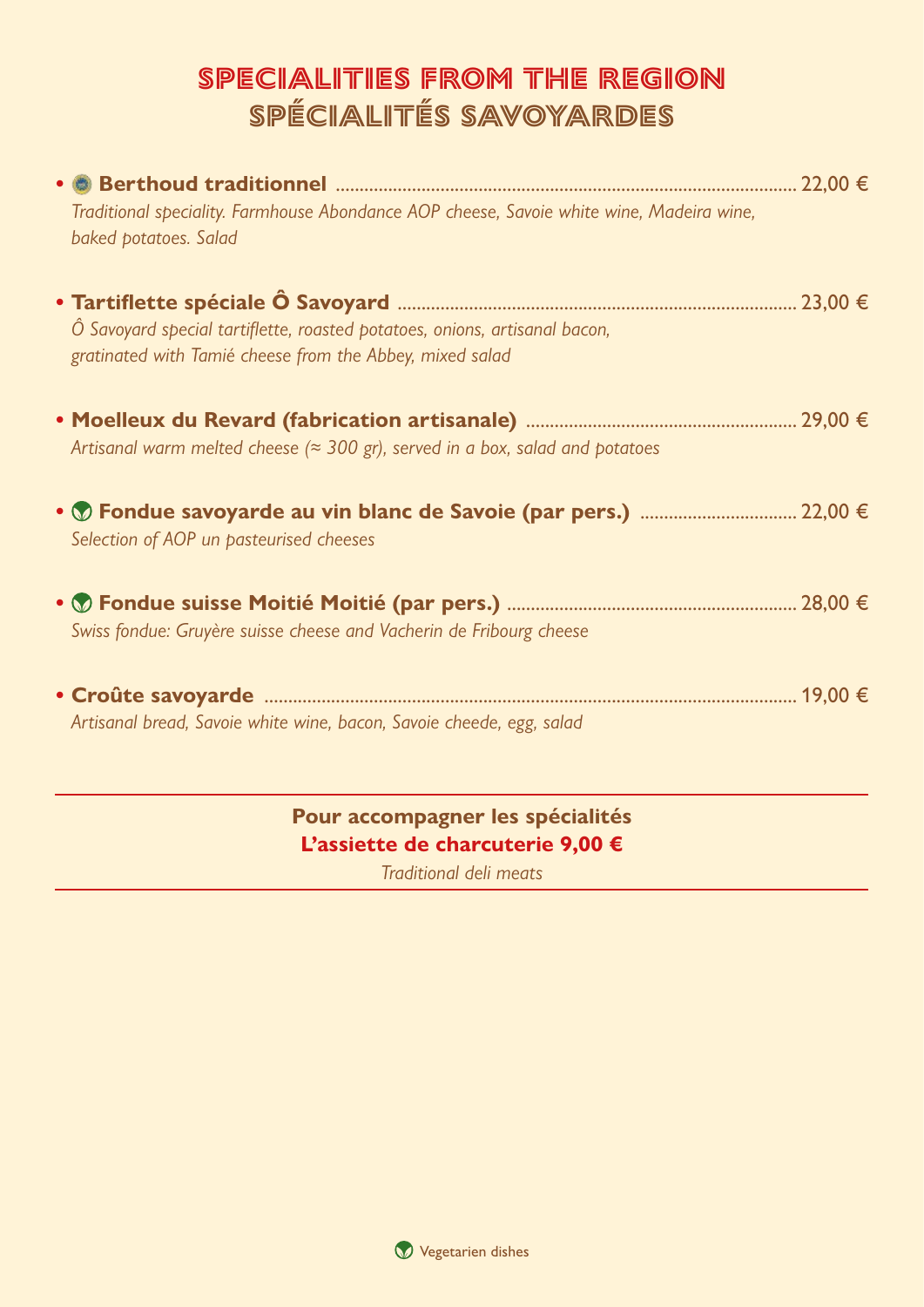# **MENU Ô SAVOYARD\***

#### **STARTER + MAIN COURSE OR MAIN COURSE + DESSERT**

**ENTRÉE + PLAT OU PLAT + DESSERT**



#### **STARTER + MAIN COURSE + DESSERT**

**ENTRÉE + PLAT + DESSERT**



*\*Beverages are not included, menu available without any promotions \*Hors boissons. Non cumulable avec d'autres offres ou gratuités*

#### **Choice of starter . Entrée au choix**

*Hand-crafter terrine Terrine de Claude au couteau Fried smelts served with tartare sauce Petite friture d'éperlans*

#### **Choice of main course . Plat au choix**

*Artisanal bread, Savoie white wine, bacon, Savoie cheese, egg, salad Croûte savoyarde Fried smelts served with tartare sauce and fresh French fries Grande friture d'éperlans*

#### **Choice of dessert . Dessert au choix**

*Strawberry cold soup Soupe de fraises Chartreuse ice cream flavoured with Chartreuse liquor Glace Chartreux*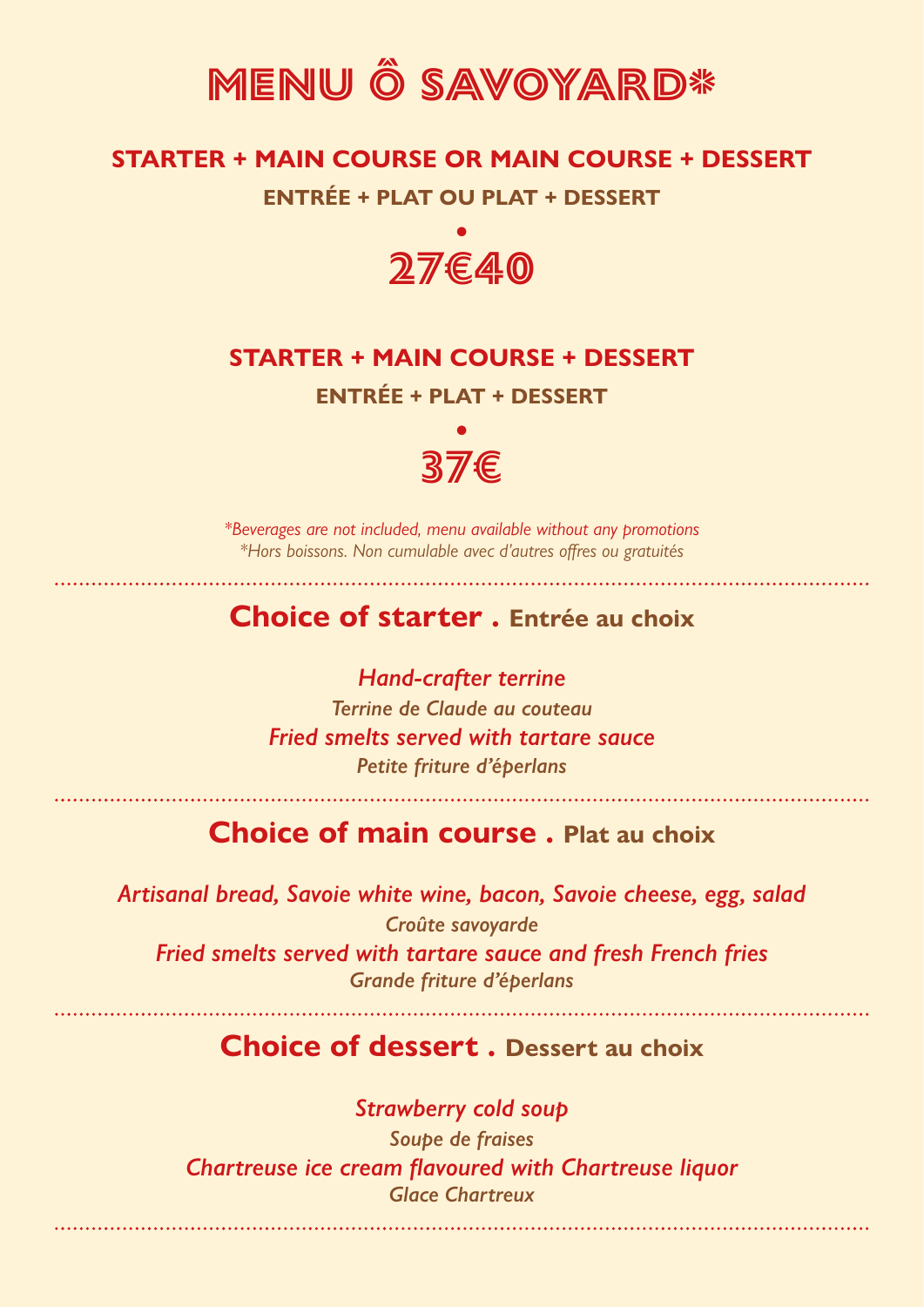# **FORMULE DES BOËBES** (children under 10 years old • – 10 ans)

#### **MAIN COURSE + DESSERT**

**PLAT + DESSERT**

# **14€**

**•**

*French cornflake-crusted chicken nuggets and French fries Or Artisanal local ham and French fries Nuggets de poulet français aux corn-flakes, frites Ou Jambon blanc artisanal de Max, frites*

> *Vacky vanille (vanilla ice cream) Or Stewed apple (Pom' pote) Vacky la vache glace vanille Ou Pom'Potes*

> > . . . . . . . . . . . . . . . . . . . .

# **DAILY SPECIAL BOARDS**

*Except public holidays and weekends Cannot be combined with any other promotional offers*

#### **MAIN COURSE: 16€50**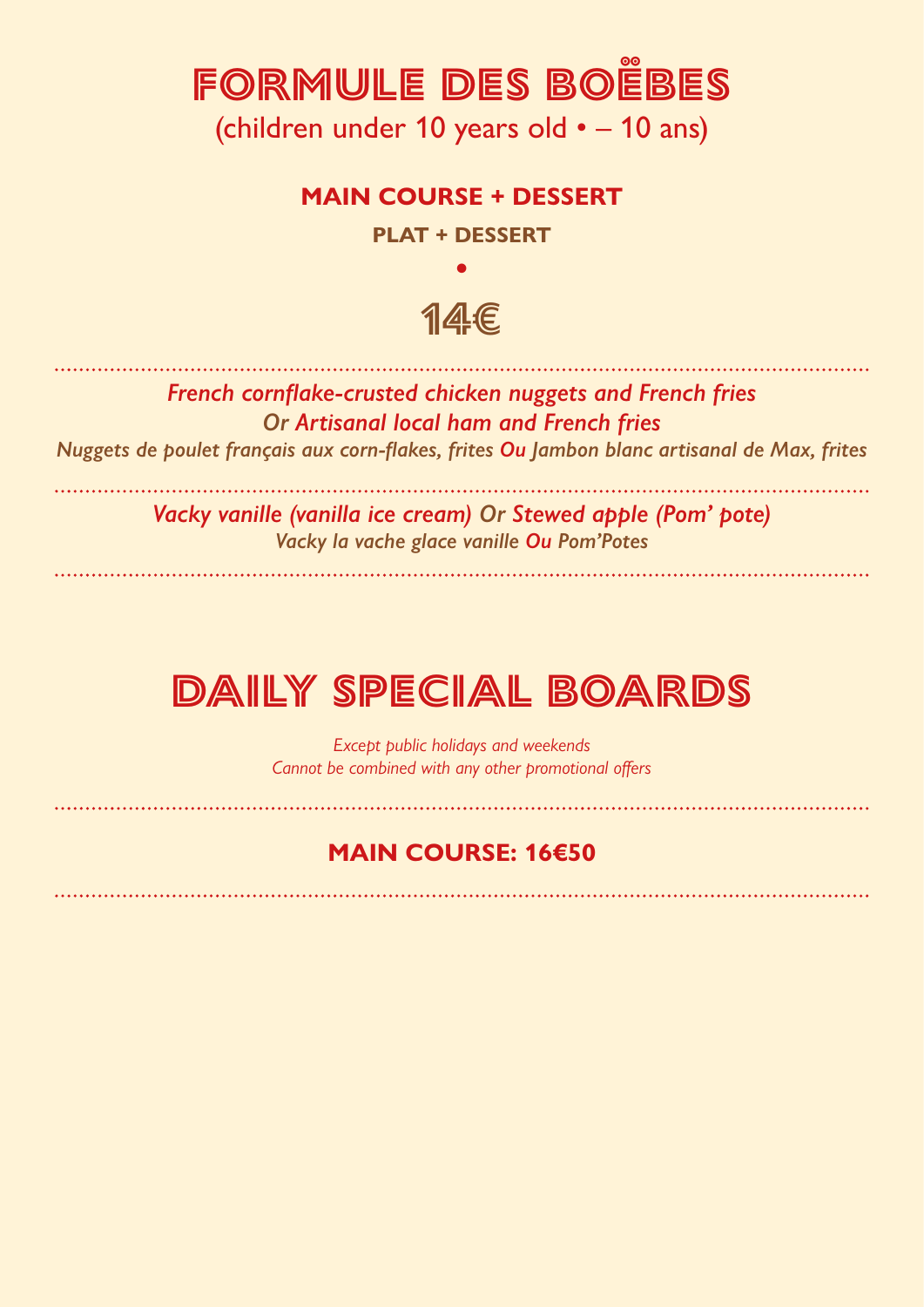#### WINE . VINS

 $\blacksquare$ 

|                                                                                                                                                      | Y                         |                                                         |               |
|------------------------------------------------------------------------------------------------------------------------------------------------------|---------------------------|---------------------------------------------------------|---------------|
|                                                                                                                                                      | Verre                     | Chopine                                                 | <b>Blle</b>   |
| * Blancs de Savoie AOP et IGP                                                                                                                        | 15 <sub>cl</sub>          | 46 cl                                                   | 75 cl         |
| Cépages Chardonnay, Sauvignon, Roussanne, Viognier                                                                                                   |                           |                                                         | 22,00€        |
|                                                                                                                                                      |                           |                                                         |               |
| • Apremont Vieille Vigne Traditionnelle Domaine Masson le Roi de l'Apremont. Cépage Jacquère 5,80 <sup>€</sup> 16,30 <sup>€</sup> 26,50 <sup>€</sup> |                           |                                                         |               |
|                                                                                                                                                      |                           |                                                         |               |
| • Roussette de Savoie Altesse Grande Réserve Par Nicolas Perret. Cépage Altesse 6,20 <sup>€</sup> 17,20 <sup>€</sup> 28,00 <sup>€</sup>              |                           |                                                         |               |
|                                                                                                                                                      |                           |                                                         |               |
|                                                                                                                                                      |                           |                                                         | 35,00€        |
|                                                                                                                                                      | Verre                     | Chopine                                                 | <b>Blle</b>   |
| <b>* Blancs Suisses du Valais AOC Encaveur Henri Valloton</b>                                                                                        | $15$ cl                   | $46$ cl                                                 | 75 cl         |
|                                                                                                                                                      |                           |                                                         |               |
|                                                                                                                                                      |                           |                                                         |               |
|                                                                                                                                                      |                           |                                                         | 53,00€        |
|                                                                                                                                                      | Verre                     | Chopine                                                 | <b>Blle</b>   |
| * Rosé de Savoie                                                                                                                                     | 15 <sub>cl</sub>          | 46 cl                                                   | 75 cl         |
|                                                                                                                                                      |                           | $6,00^{\epsilon}$ 15,90 <sup>€</sup> 26,00 <sup>€</sup> |               |
| * Rosé Suisse du Valais AOC                                                                                                                          | Verre<br>15 <sub>cl</sub> | Chopine<br>46 cl                                        | Blle<br>75 cl |
|                                                                                                                                                      |                           |                                                         |               |
|                                                                                                                                                      | Verre                     | Chopine                                                 | <b>Blle</b>   |
| * Rouges de Savoie AOP                                                                                                                               | $15$ cl                   | 46 cl                                                   | 75 cl         |
|                                                                                                                                                      |                           |                                                         |               |
| $\blacktriangledown$ • Pinot Noir Cru Jongieux Domaine Saint-Romain <b>Commain 2008</b> 16,10 <sup>€</sup> 16,00 <sup>€</sup> 26,00 <sup>€</sup>     |                           |                                                         |               |
|                                                                                                                                                      |                           |                                                         |               |
| • Pinot Château Bergin AOP Savoie E. Jacquin Élevé en fût de chêne. Cépage Pinot Noir 6,90 <sup>€</sup> 19,60 <sup>€</sup> 32,00 <sup>€</sup>        |                           |                                                         |               |
|                                                                                                                                                      |                           |                                                         |               |
| <b>E</b> • Paroxysme Cellier de la Baraterie J. Viana Cépages Pinot, Gamay, Mondeuse  7,50 <sup>€</sup> 23,00 <sup>€</sup> 37,50 <sup>€</sup>        |                           |                                                         |               |
|                                                                                                                                                      |                           |                                                         |               |
| • Mondeuse Noire Domaine Saint-Romain C'est rare et nous avons l'honneur de proposer cette Mondeuse 49,00€                                           |                           |                                                         |               |
| <b>* Rouges Suisses du Valais AOC Encaveur Henri Valloton</b>                                                                                        |                           | Verre Chopine Blle<br>15 cl 46 cl 75 cl                 |               |
|                                                                                                                                                      |                           |                                                         |               |
|                                                                                                                                                      |                           |                                                         |               |
|                                                                                                                                                      |                           |                                                         |               |
| * Bulles et Compagnie                                                                                                                                |                           | Verre Blle<br>12 cl 75 cl                               |               |
|                                                                                                                                                      |                           |                                                         |               |
|                                                                                                                                                      |                           |                                                         |               |
| • Bleu Brut Besserat de Bellefon L'historique Cuvée des Moines, signature, intemporelle de la Maison Besserat de Bellefon 79,00 <sup>€</sup>         |                           |                                                         | 95,00€        |
|                                                                                                                                                      |                           |                                                         |               |

The alcohol abuse is dangerous for health. To be consumed with moderation. Net prices, service included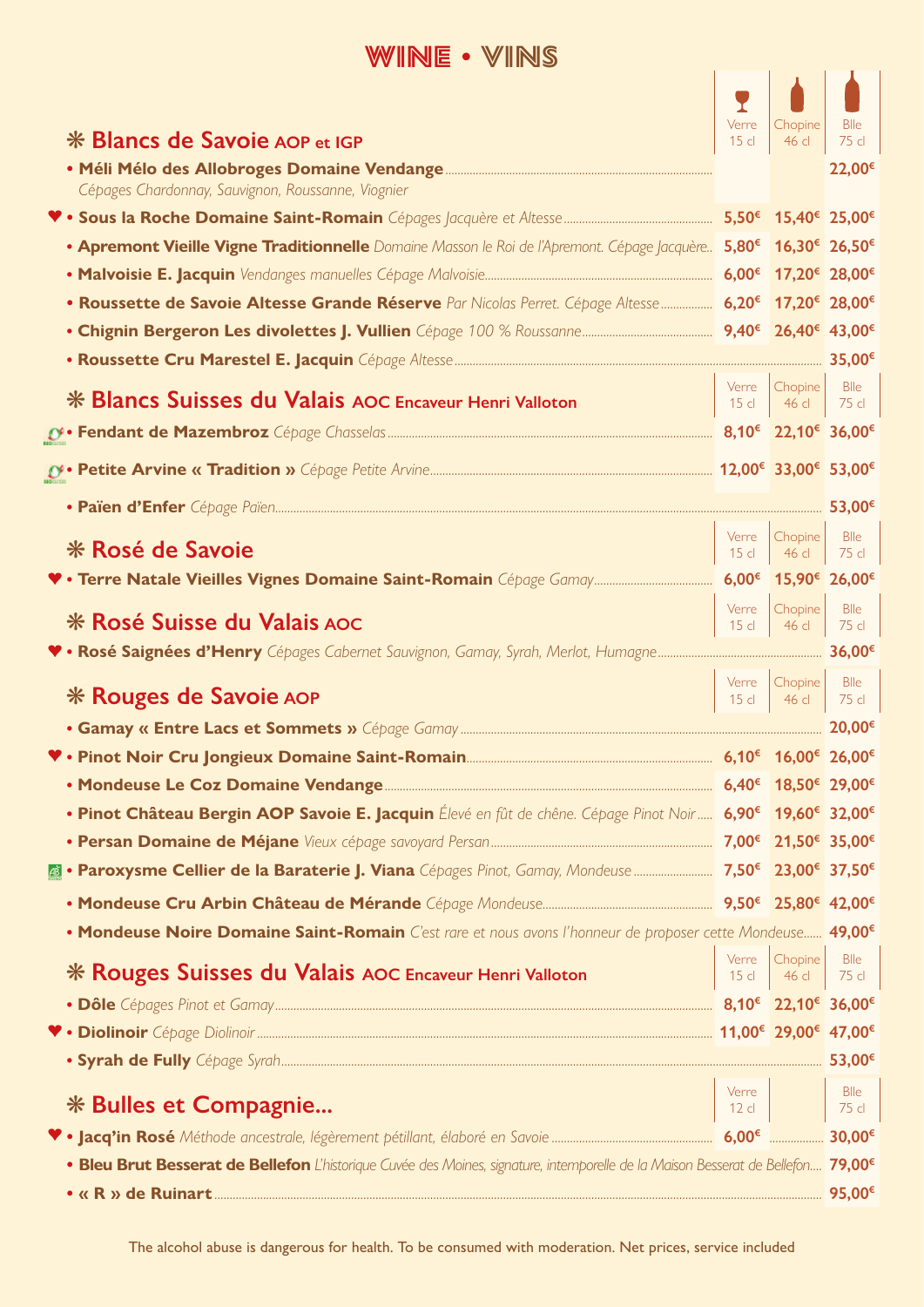# ICE CREAMS . GLACES ET SORBETS

| Coffee ice cream, iced coffee, whipped cream, grilled almonds                           |  |
|-----------------------------------------------------------------------------------------|--|
|                                                                                         |  |
| Vanilla ice cream, warm Valrhona® chocolate, whipped cream, meringues,                  |  |
| Valrhona <sup>®</sup> crunchy chocolate pearls                                          |  |
|                                                                                         |  |
| Chestnut ice cream, Madagascan bourbon vanilla ice cream, chestnut cream,               |  |
| whipped cream, chestnut confit, caramel sauce                                           |  |
|                                                                                         |  |
| Salted caramel ice cream, whipped cream, peanut coulis, Lion Bar® slivers               |  |
|                                                                                         |  |
| Strawberry sorbet, yoghurt ice cream, raspberries coulis, whipped cream                 |  |
|                                                                                         |  |
| Lemon, Strawberry, Vanilla, Coffee, Chartreuse, Hazelnut, Caramel fleur de sel, Yoghurt |  |
| 3 boules: 7,50 · 2 boules: 5,50 · 1 boule: 3,00                                         |  |
|                                                                                         |  |
| Chartreuse ice-cream and Chartreuse alcohol (3cl)                                       |  |
|                                                                                         |  |
| Lemon ice-cream and Marc de Savoie (3cl)                                                |  |

### SWEETS · GOURMANDISES

| Local apple crepe flamed with Calvados                                                           |  |
|--------------------------------------------------------------------------------------------------|--|
|                                                                                                  |  |
| Local cake, warm Valrhona® chocolate, vanilla ice cream                                          |  |
|                                                                                                  |  |
| Chocolate mousse, warm pure butter madeleine                                                     |  |
|                                                                                                  |  |
| Piedmontese profiteroles, pure butter choux pastry buns filled with Piedmont hazelnut ice cream, |  |
| Grand Cru hot chocolate sauce and caramelised hazelnuts                                          |  |
|                                                                                                  |  |
| Strawberry cold soup, yoghurt ice cream                                                          |  |
|                                                                                                  |  |
| <b>Fresh blueberry pie</b>                                                                       |  |
|                                                                                                  |  |
| Coffee or tea with a selection of mini-dessert                                                   |  |
|                                                                                                  |  |
| Coffee with famous italien chocolate and hazelnut biscuits                                       |  |